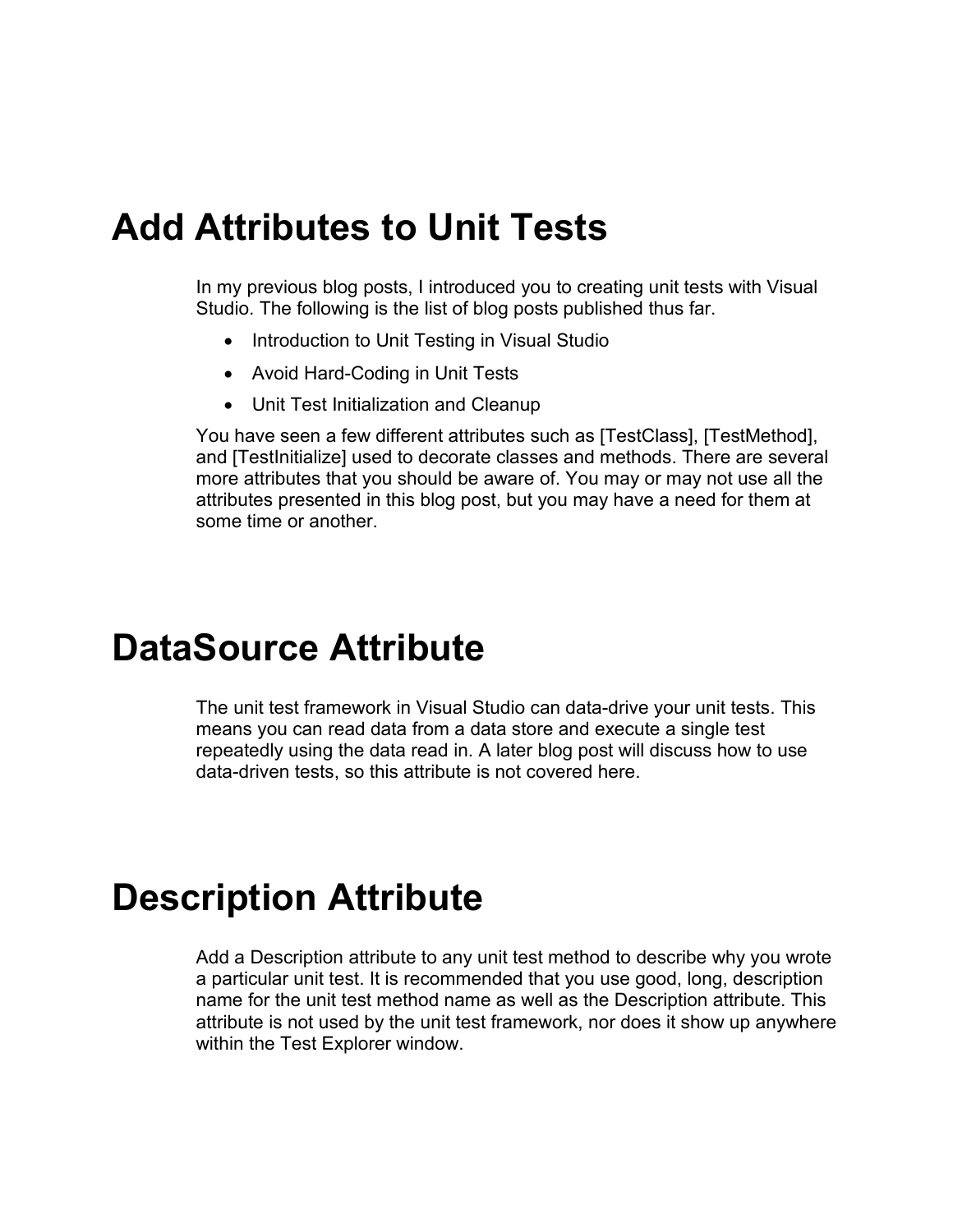```
[Description("Check to see if a file exists.")]
public void FileNameDoesExist() {
}
[Description("Check to see if file does not exist.")]
public void FileNameDoesNotExist() {
}
[Description("Check for a thrown ArgumentNullException.")]
public void 
 FileNameNullOrEmpty ThrowsArgumentNullException () {
}
[Description("Check for a thrown ArgumentNullException
              using ExpectedException.")]
public void FileNameNullOrEmpty_
   ThrowsArgumentNullException_UsingAttribute () {
}
```
## **DeploymentItem Attribute**

You may add as many DeploymentItem attributes as you need to specify files and folders to copy to the directory where the unit test runs. The DeploymentItem attribute accepts one or two parameters. The first parameter is a folder or a file name. The path is always relative the build output folder. The second parameter, if passed, is to a new path to copy the data in the first parameter. This second path can be relative to the output folder, or can be an absolute path. It is highly recommended you use a relative folder to allow tests to run seamlessly on different machines.

For our simple example, you do not need to use any DeploymentItem attributes, but below is a sample that would copy two files named DeploymentFile1.txt and DeploymentFile2.txt to the build output folder. It is assumed these two files already exist. If the folder or file does not exist, no error is thrown when running in Visual Studio, the test simply continues. However, if you use the command line utility, a warning is generated.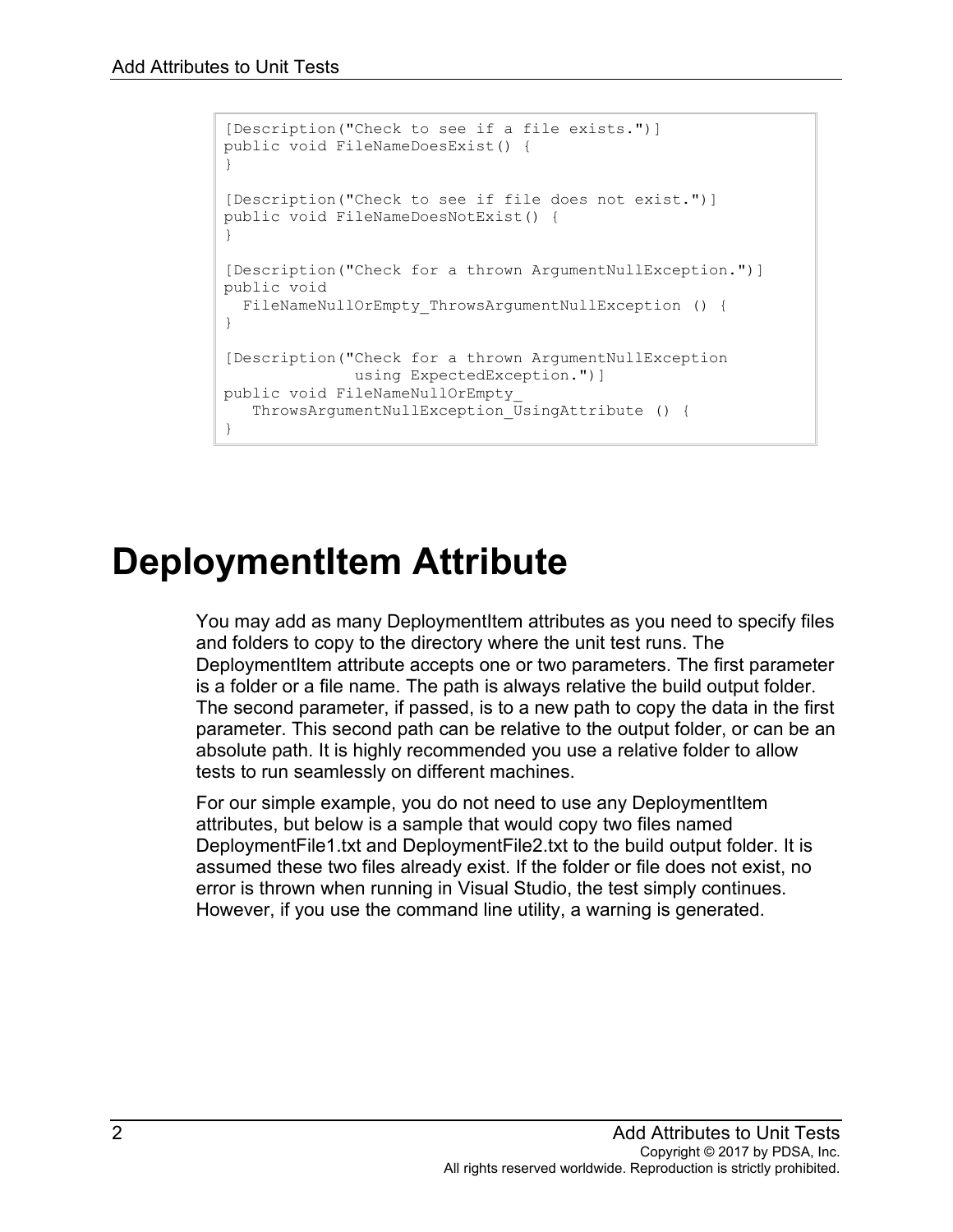```
[DeploymentItem("DeploymentFile1.txt")]
[DeploymentItem("DeploymentFile2.txt")]
public void FileNameDoesExist() {
```
### **Ignore Attribute**

}

The Ignore attribute is intended to be a temporary attribute you add to skip one or more unit test methods.

```
[Ignore]
public void FileNameDoesExist() {
}
```
### **Owner Attribute**

The Owner attribute allows you to specify the name of the developer responsible for the unit test. This helps with the assignment of work items to the developer of a unit test that breaks.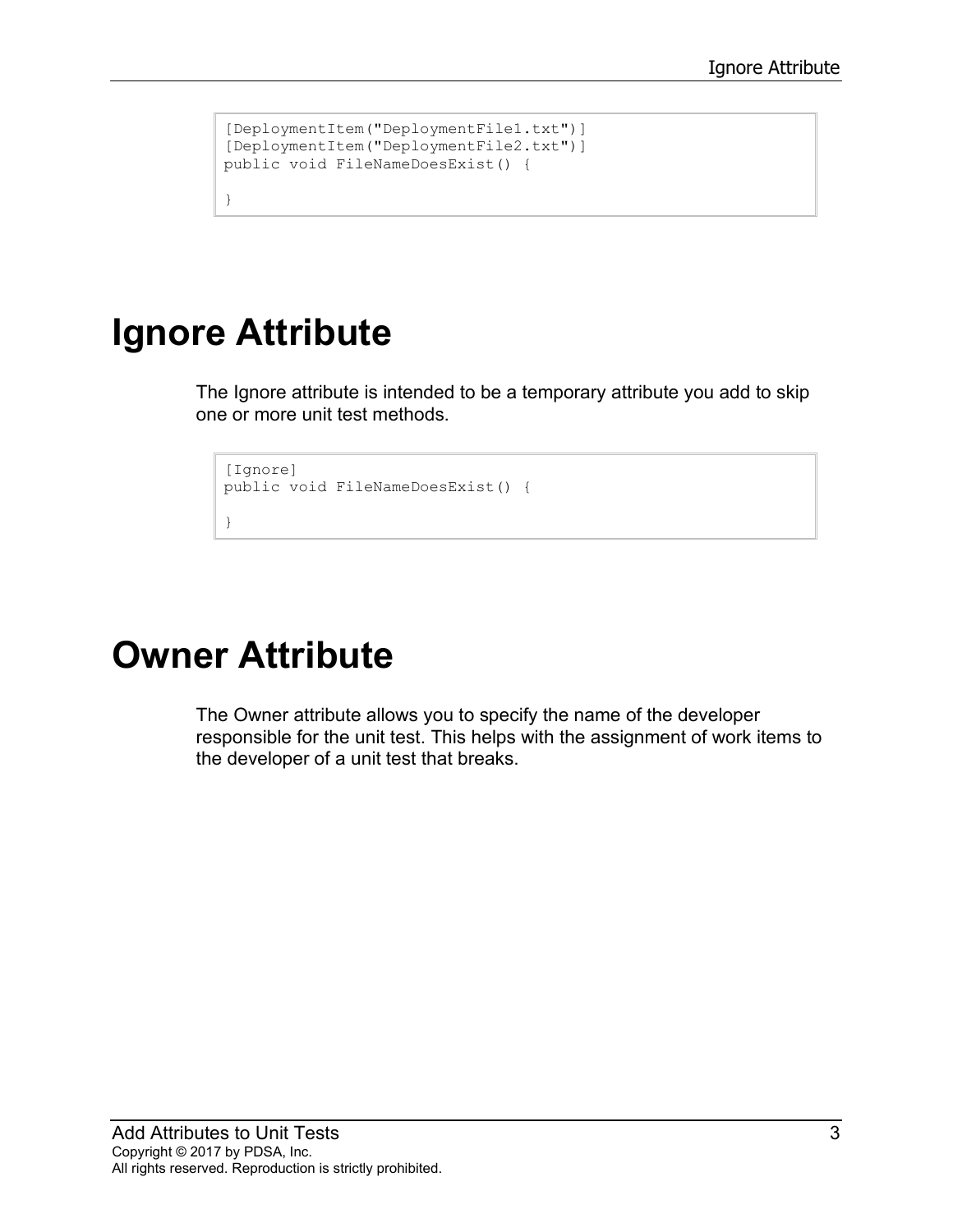```
[Owner("PaulS")]
public void FileNameDoesExist() {
}
[Owner("PaulS")]
public void FileNameDoesNotExist() {
}
[Owner("JohnK")]
public void 
  FileNameNullOrEmpty ThrowsArgumentNullException () {
}
[Owner("JohnK")]
public void FileNameNullOrEmpty_
    ThrowsArgumentNullException_UsingAttribute () {
}
```
After the test runs, right mouse click on the test results in the Text Explorer window and select the Group By menu [\(Figure 1\)](#page-3-0).



Figure 1: Right mouse click to group by traits

<span id="page-3-0"></span>Next select the Traits menu to sort by any attributes you have added [\(Figure](#page-4-0)  [2\)](#page-4-0).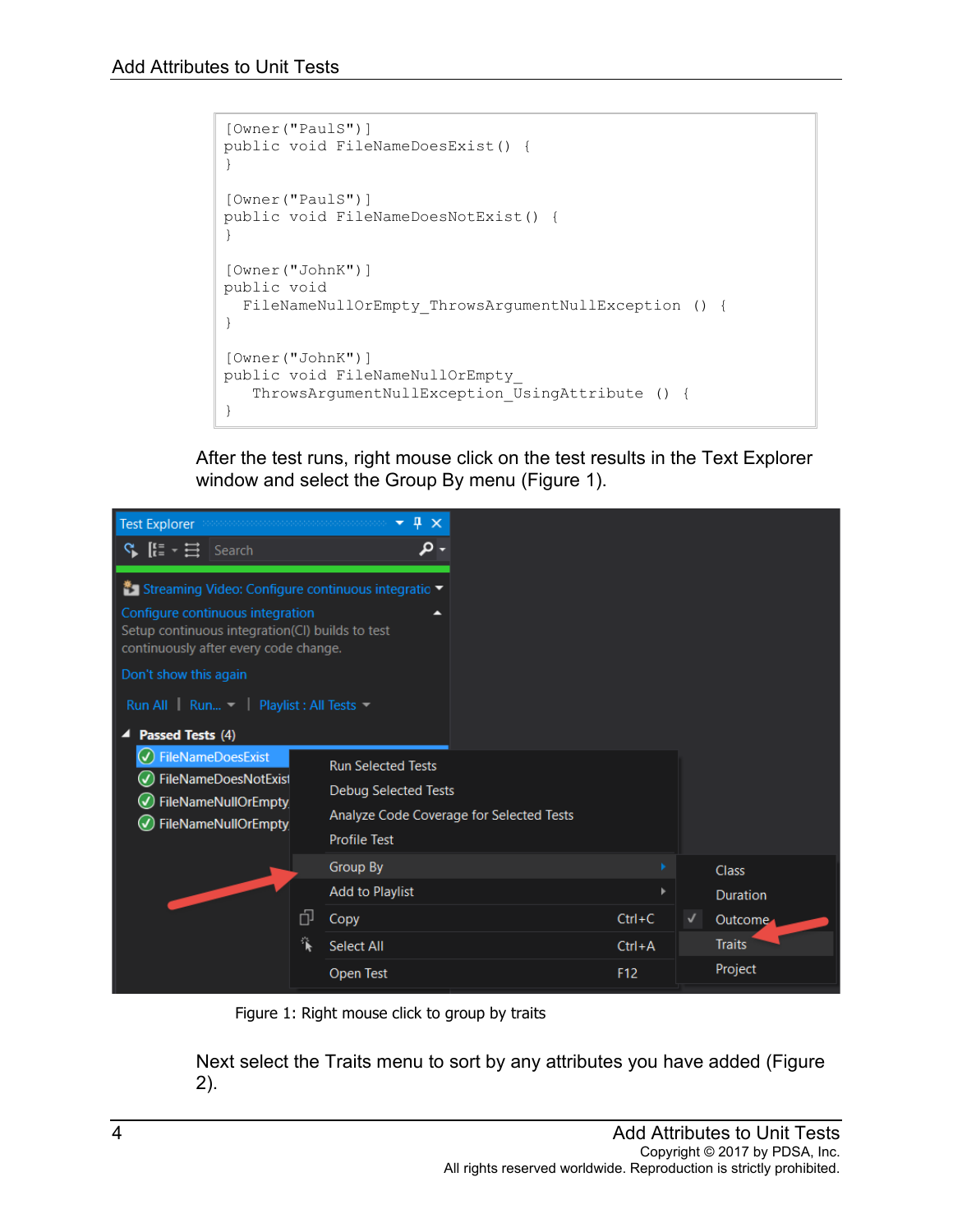

Figure 2: The Test Explorer window can group results by different attributes you add.

## <span id="page-4-0"></span>**Priority Attribute**

The Priority attribute, like the Owner attribute, is considered a "Trait" by the Test Explorer window. It is not used by the unit test framework itself, but can be grouped in the Test Explorer window [\(Figure 3\)](#page-5-0). When using the VSTest.Console.exe command-line utility, you may filter the tests to run by the Priority attribute.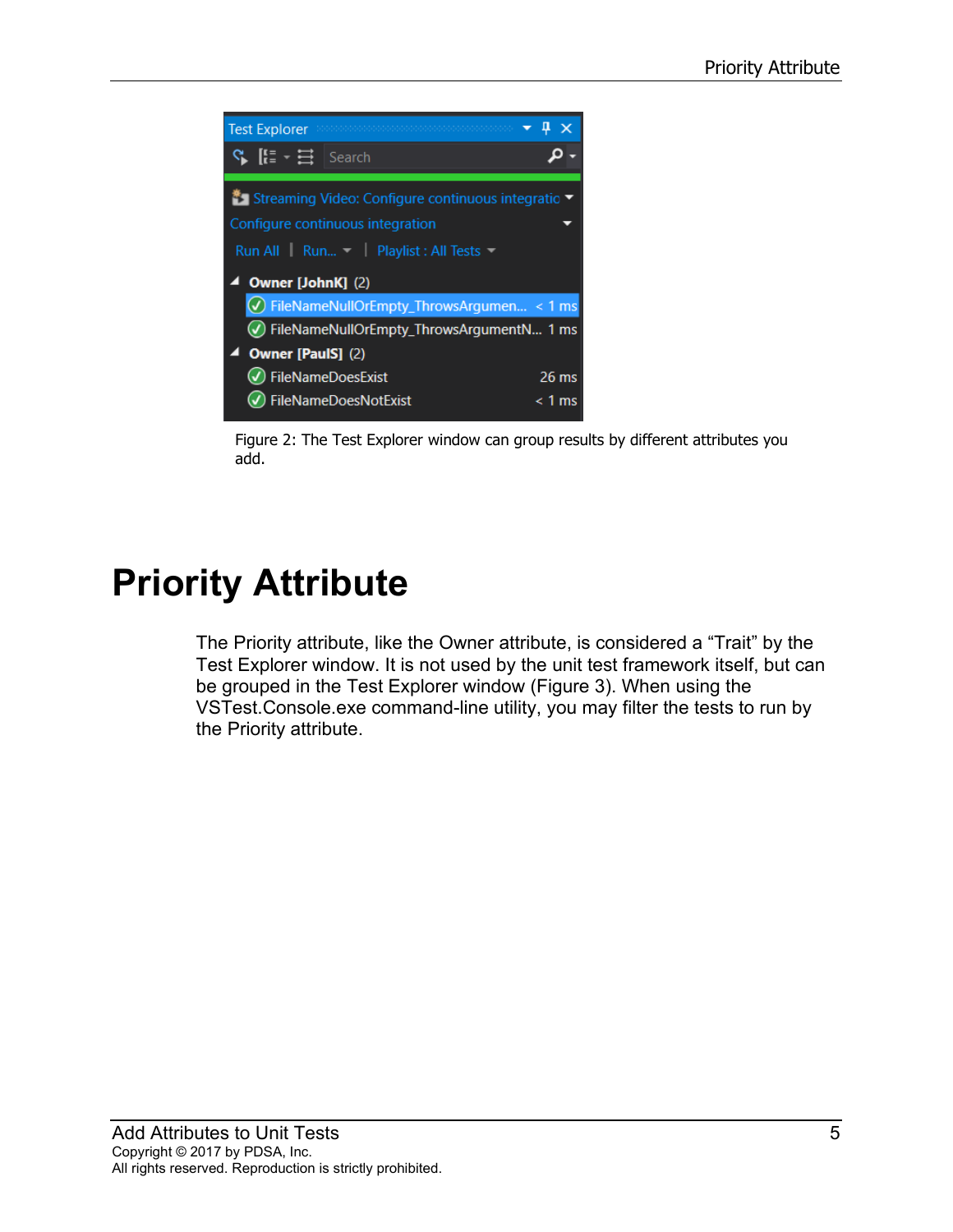```
[Priority(0)]
public void FileNameDoesExist() {
}
[Priority(1)]
public void FileNameDoesNotExist() {
}
[Priority(1)]
public void 
  FileNameNullOrEmpty_ThrowsArgumentNullException () {
}
[Priority(0)]
public void FileNameNullOrEmpty_
   ThrowsArgumentNullException UsingAttribute () {
}
```

| <b>Test Explorer</b>                                                           | Д        |
|--------------------------------------------------------------------------------|----------|
| $\mathcal{C}$ $\left[\frac{1}{k}\right]$ $\rightarrow$ $\frac{11}{k^2}$ Search |          |
| <sup>8</sup> Streaming Video: Configure continuous integratio ▼                |          |
| Configure continuous integration                                               |          |
| Run All Run Playlist: All Tests                                                |          |
| <b>Owner [JohnK] (2)</b>                                                       |          |
| $\bigcirc$ FileNameNullOrEmpty_ThrowsArgumen < 1 ms                            |          |
| (V) FileNameNullOrEmpty_ThrowsArgumentN 2 ms                                   |          |
| 4 Owner [PaulS] (2)                                                            |          |
| (V) FileNameDoesExist                                                          | $29$ ms  |
| (V) FileNameDoesNotExist                                                       | $< 1$ ms |
| <b>Priority [0] (2)</b>                                                        |          |
| (V) FileNameDoesExist                                                          | $29$ ms  |
| $\vee$ FileNameNullOrEmpty_ThrowsArgumen < 1 ms                                |          |
| <b>Priority [1] (2)</b>                                                        |          |
| V) FileNameDoesNotExist                                                        | $< 1$ ms |
| FileNameNullOrEmpty_ThrowsArgumentN 2 ms                                       |          |

<span id="page-5-0"></span>Figure 3: Tests can display under multiple traits.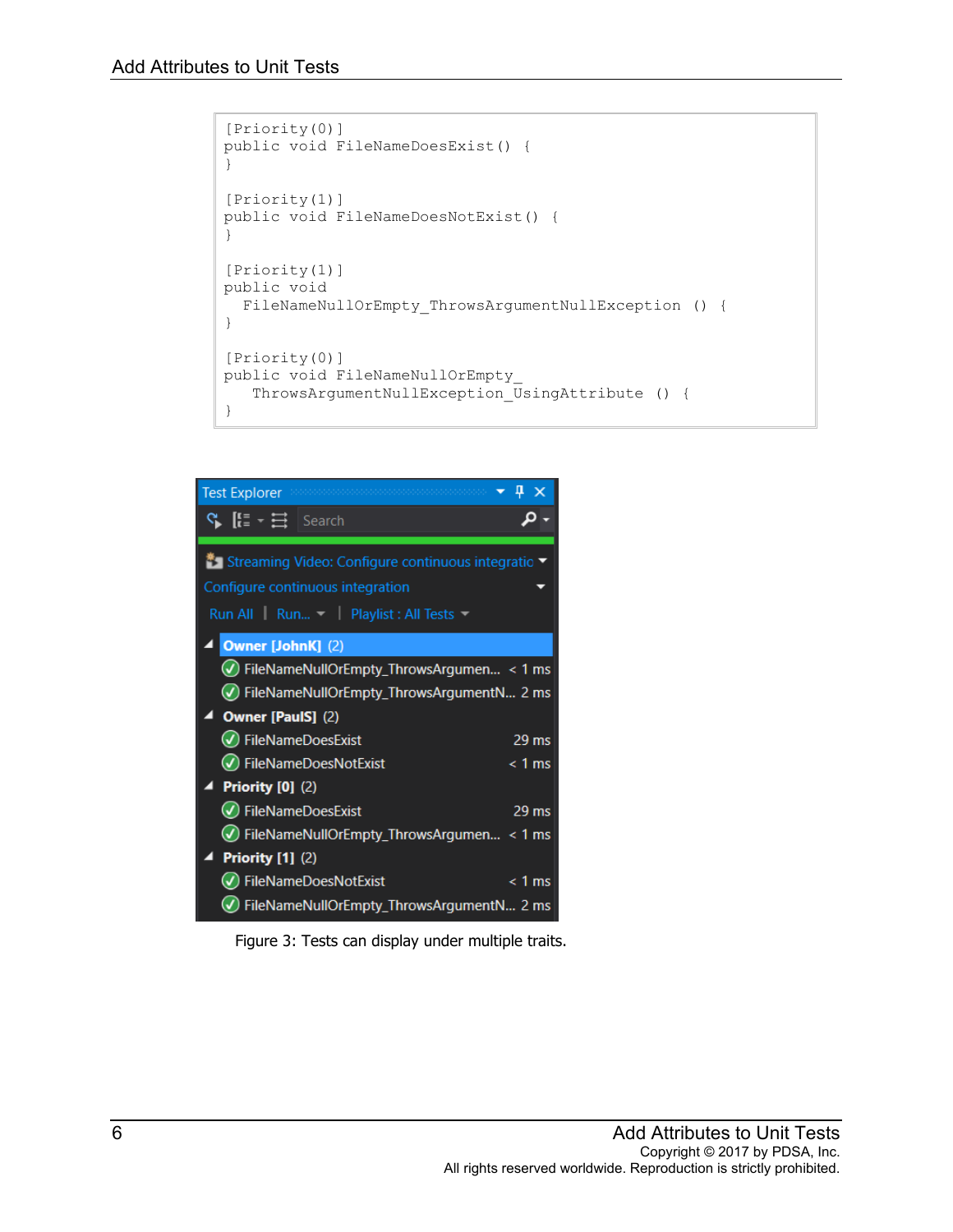# **TestCategory Attribute**

The TestCategory attribute, like Owner and Priority, is a "Trait" you may group upon in the Test Explorer window [\(Figure 4\)](#page-7-0). You define any category name you wish and assign that name to one or many tests. After all tests have run, you may filter and sort within the Test Explorer window on the category names.

```
[TestCategory("NoException")]
public void FileNameDoesExist() {
}
[TestCategory("NoException")]
public void FileNameDoesNotExist() {
}
[TestCategory("Exception")]
public void 
 FileNameNullOrEmpty ThrowsArgumentNullException () {
}
[TestCategory("Exception")]
public void FileNameNullOrEmpty_
    ThrowsArgumentNullException_UsingAttribute () {
}
```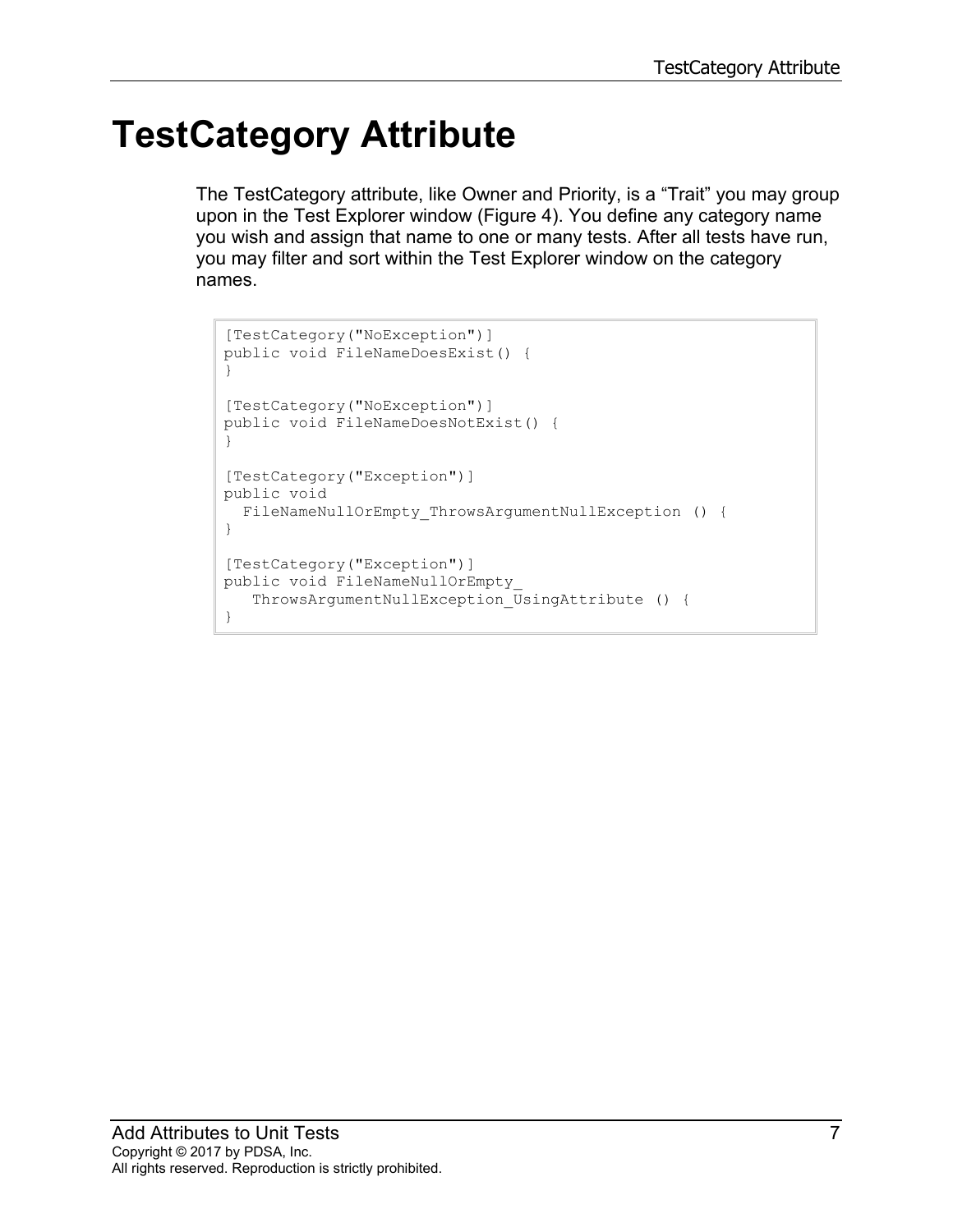

Figure 4: Categories are common traits to use besides Owner.

### <span id="page-7-0"></span>**Timeout Attribute**

Use the Timeout attribute to specify how long a specific method is allowed to run before the unit test framework kills the test and marks it as a failure. The value you specify is expressed in milliseconds. In the following example, the unit test framework will allow the method to execute for only 5 seconds before it will stop the execution and throw an AssertFailedException.